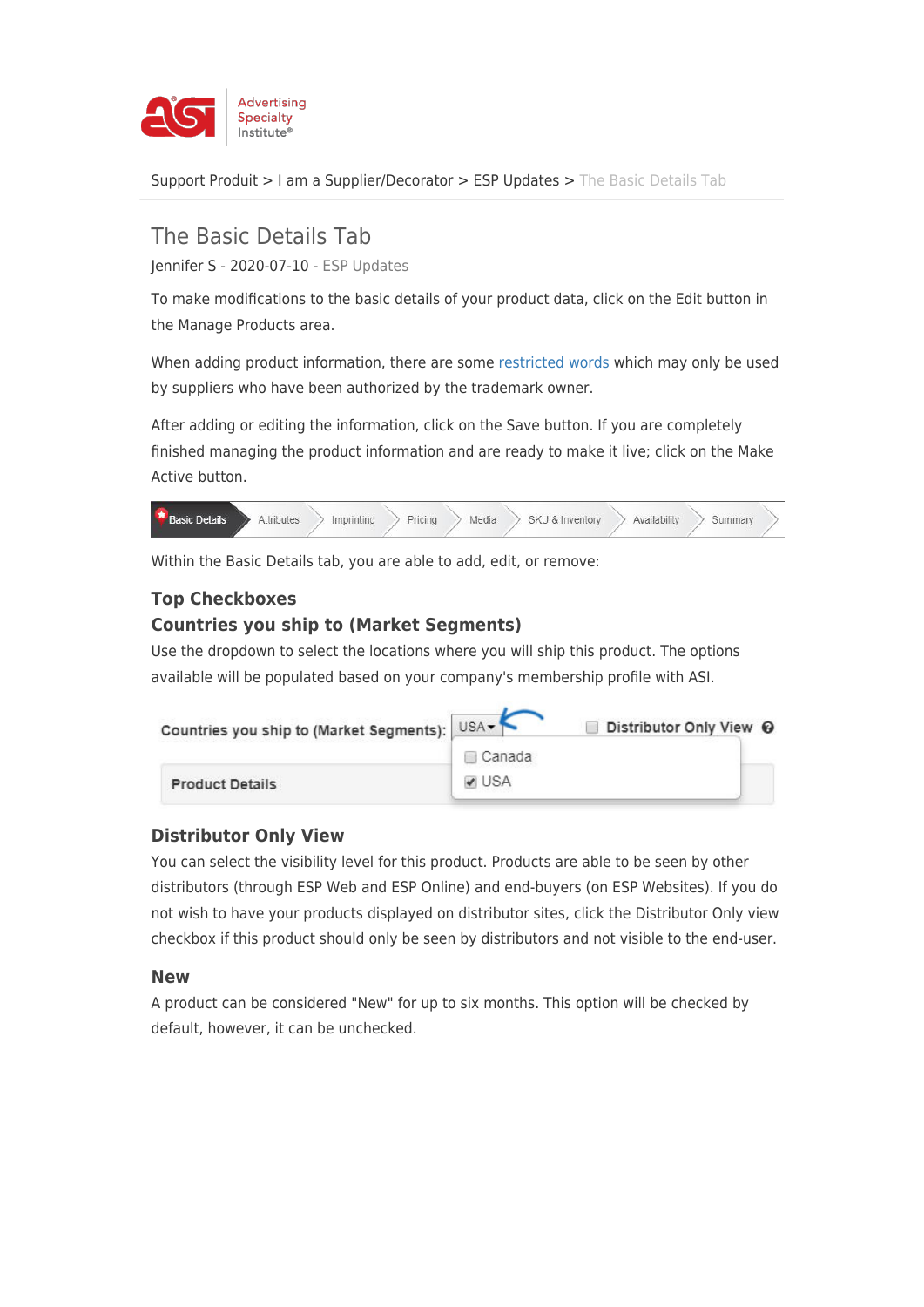Product Confirmed through

02/25/2021

# **Company, Line & Brand Name**

It is important to note that this action cannot be undone. If the new box is unchecked, a warning will be displayed.



After clicking on "OK", saving the item, and making it active, the "New" flag will be removed from the product listing.

#### **Product Confirmation**

V New

Use the Product Confirmed through checkbox to indicate that the item's information is confirmed through a specific date. The standard confirmation time range is one (1) calendar year from the confirmation date, but you can click on the calendar icon to choose a different time frame.

## **Product Details Product Name (Required)**

This is the name of the item and will be automatically populated from the information you entered in the Add Product window.

## **Product Number**

If your item has a product number enter it in the Product number field.

#### **UPC Code**

If your product has a UPC code, enter it here.

## **External Product ID (Required)**

The External Product Id is automatically generated by ESP Updates.

#### **SKU**

If the product has one SKU number for all attributes (color, size, material, etc), you can enter that number here. If the product has multiple SKU numbers, use the SKU and Inventory tab.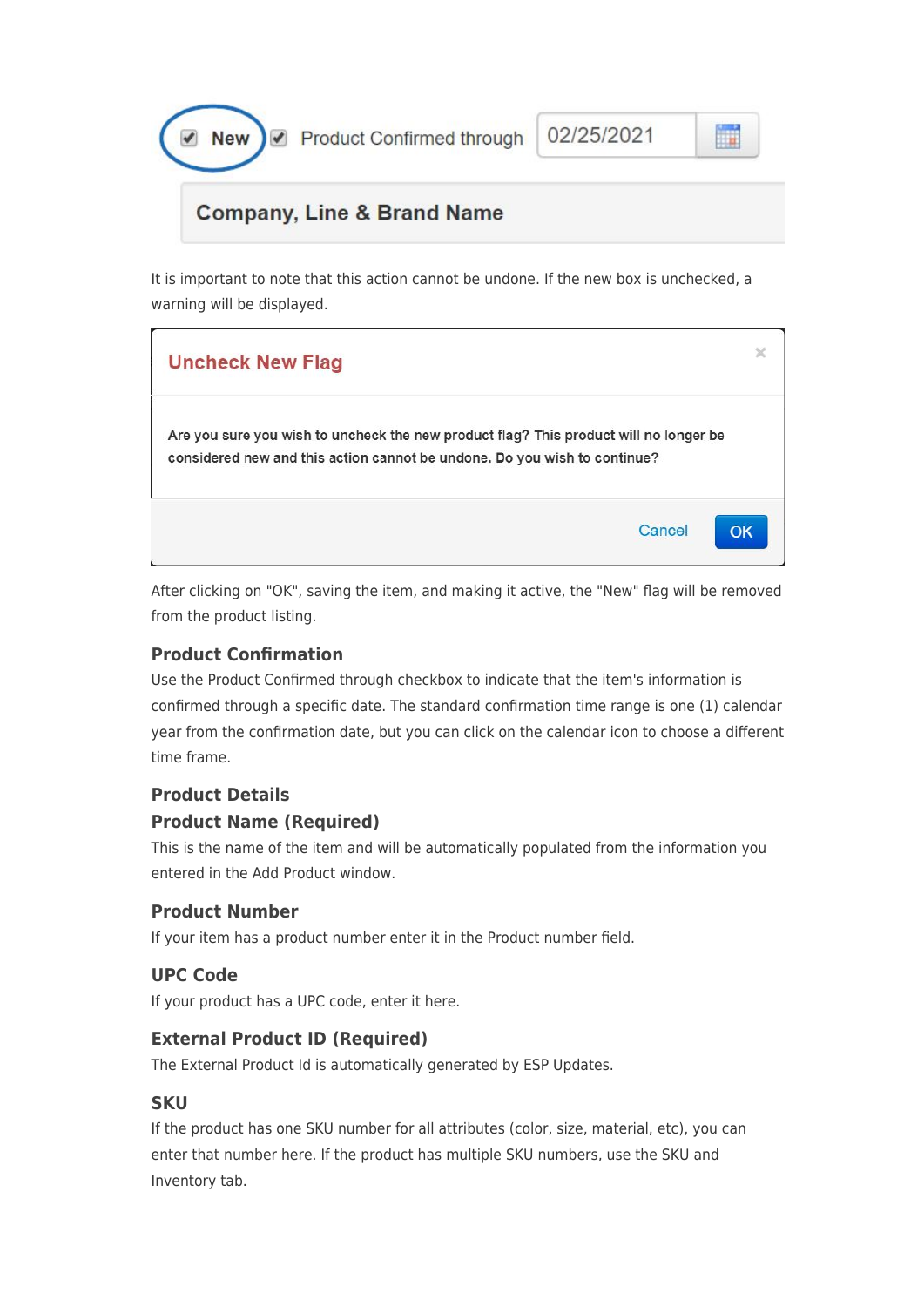## **Description (Required)**

Enter as much descriptive information as possible in this field. If you created a new product, this information will already be populated from the Add Product window.

## **Summary Description (Required)**

Type a short description for the ESP Quick View and other short description areas.

#### **Categories**

You may assign up to two (2) categories to your product, but must select at least one in order to make the product active. To view additional categories, click on the View More Categories link and scroll through the list. You can also use the Search Categories box and begin typing the category name.

 $\overline{a}$ 

Once you've selected your category or categories, click on the Apply button.

#### **Choose Categories**



To remove a category, click on the "X" next to the category to be deleted.

#### **Product Keywords**

To further improve search results, enter keywords that are specific and relevant to your product. Separate each keyword with a comma or by hitting the enter key on your keyboard.

#### **Countries where Manufactured**

If your product was manufactured in the United States, check the box next to United States. If your product was manufactured elsewhere, choose the location from the dropdown box. Use the Additional Country link to indicate additional manufacturing locations.

*Note:* Do not use the United States checkbox if the product was assembled in the United States from parts/pieces manufactured elsewhere.

## **Shipping and Packaging FOB Points**

Check the FOB point for the location from where your products will ship. If you have multiple FOB Points, choose the FOB points by checking the box next to the FOB Point(s)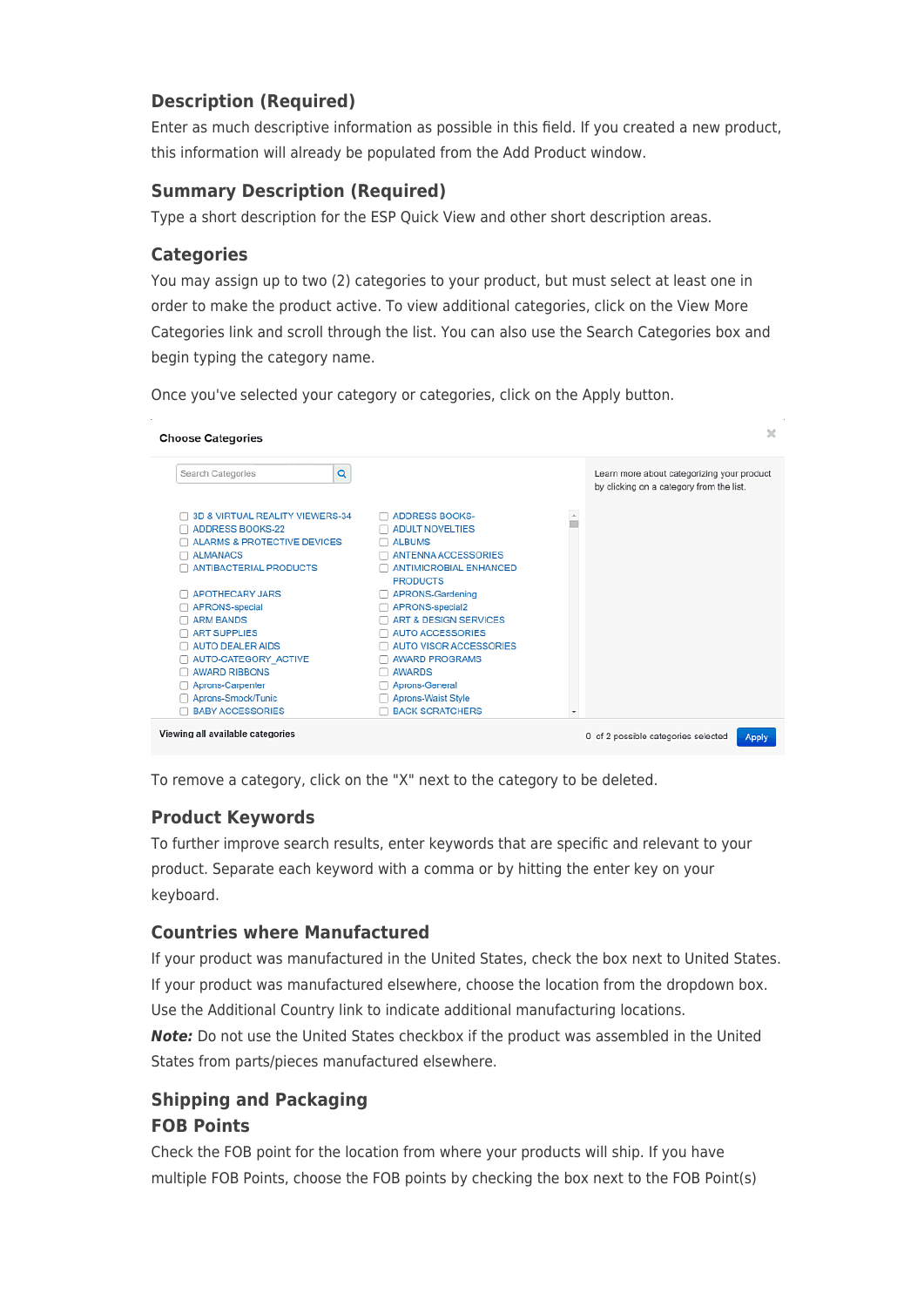that apply to this product. If you need to Add or Change the FOB point listed in your supplier data, click the Contact Us link.

#### **Warehouses**

Check the warehouse(s) for the location from where your products will ship. If you have multiple warehouses, choose the warehouses by checking the box next to the ones that apply to this product. If you need to Add or Change the warehouse(s) listed in your supplier data, click the Contact Us link.

#### **Shipping Estimate**

Indicate the number of products packaged and choose the type of container used for shipping from the dropdown list. Use the Shipping Dimensions field to enter the length, width and height of the shipping container (not the dimensions of the product itself). Utilizing the dropdown list, choose the unit type. Use the Clear All button to remove information from all fields.

*Note:* If the dimensions include fractions, enter a space between the whole number and fraction. Do not include hyphens.

Enter the Shipping Weight and the unit type from the drop down list.

Indicate if the cost of shipping is based on the weight of the package or the size of the package by clicking the appropriate box. If free shipping is offered for this item, check the box at the bottom of this section.

| <b>Shipping Estimate:</b> This information will be used to Estimate the Cost |                                                                   |                                                                                         | <b>Clear All</b> |
|------------------------------------------------------------------------------|-------------------------------------------------------------------|-----------------------------------------------------------------------------------------|------------------|
| Number of Items                                                              | Per                                                               |                                                                                         |                  |
| 24                                                                           | Case<br>$\checkmark$                                              |                                                                                         |                  |
|                                                                              |                                                                   | Shipping Dimensions Enter space between whole numbers and fractions, no hyphens (2 3/4) |                  |
| Length<br>Unit Type                                                          | Width<br>Unit Type                                                | Height<br>Unit Type                                                                     |                  |
| 12<br>in<br>$\checkmark$                                                     | $\overline{m}$<br>12<br>$\boldsymbol{\mathsf{x}}$<br>$\checkmark$ | 12<br>in<br>$\boldsymbol{\times}$                                                       |                  |
| <b>Shipping Weight</b>                                                       |                                                                   |                                                                                         |                  |
| Weight                                                                       | Unit Type                                                         |                                                                                         |                  |
| 12                                                                           | $\checkmark$<br>Ibs                                               |                                                                                         |                  |
| Shipper Bills by: Ø Weight of the Package □ Size of the Package              |                                                                   |                                                                                         |                  |
| <b>7</b> Free Shipping                                                       |                                                                   |                                                                                         |                  |

#### **Item Packaging**

Indicate all packaging types that apply to the product by checking the appropriate box. If you have a packaging type that is not shown on the list, just click "Add an Additional Packaging Type". A box will display for you to enter the new packaging type.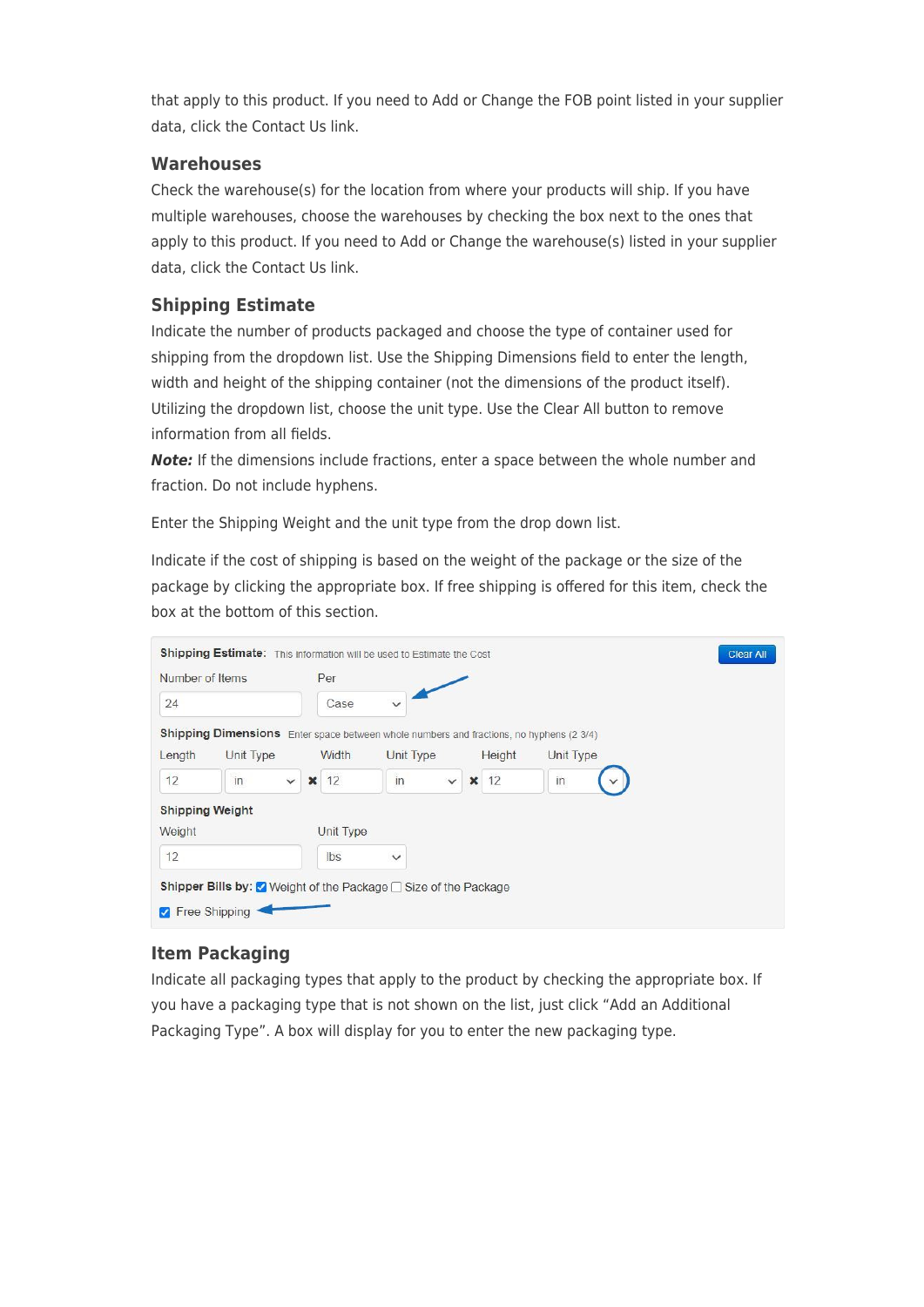Item Packaging See Pricing Tab to add any applicable upcharges.

| <b>Bulk</b><br>Case                    |                 | Gift Bag                            |  |
|----------------------------------------|-----------------|-------------------------------------|--|
| Gift Boxes                             | Gift Wrapped    | Individual Poly Bag                 |  |
| Mailer                                 | Poly Bag        | Pouch                               |  |
| Shrink Wrap                            | <b>Tuck Box</b> |                                     |  |
| + Add an Additional Packaging Type     |                 |                                     |  |
| <b>Additional Shipping Information</b> |                 | Order can be shipped in a Plain Box |  |
| Additional shipping information        |                 |                                     |  |
|                                        |                 |                                     |  |
|                                        |                 |                                     |  |

## **Additional Shipping Information**

Additional shipping information can be added by typing in the box provided. Any shipping information that has associated costs should be entered as a Shipping Option. Check the Order can be shipped in a plain box if you will ship the order with no supplier contact information on the box.

#### **Carrier Information**

Use the dropdown to provide details about carrier information for this product.

### **Delivery Options & Item Assembled**

Use the dropdown to select delivery option information. Use the Item Assembled dropdown to provide information regarding item assembly.

#### **Options**

You are able to add custom shipping options in this section. Click on the Add a Custom Shipping Option. The Add an Option window will open. You will be prompted to indicate whether this option is required for ordering. Next, select "Shipping" from the Option Type dropdown.

Enter a brief Option Name in the Option Name field. Type the value(s) for the option and then hit Enter, Comma or Tab on your keyboard.

*Note:* When entering values, enter them individually; not as a grouped value. For example, enter "A", "B", "C" not "A, B, or C".

If only one option value can be ordered check the "Can only order one" checkbox. Enter any additional information which may apply to this option. To include any additional charges for the option, go to the Pricing Tab.

When you are finished, click on Apply to return to the Basic Detail tab or click on Apply & Add to create another option for this product.

## **Supplier, Line, & Brand Name Supplier Name**

Your Supplier name and ASI number appear at the top right side of the page. Click on the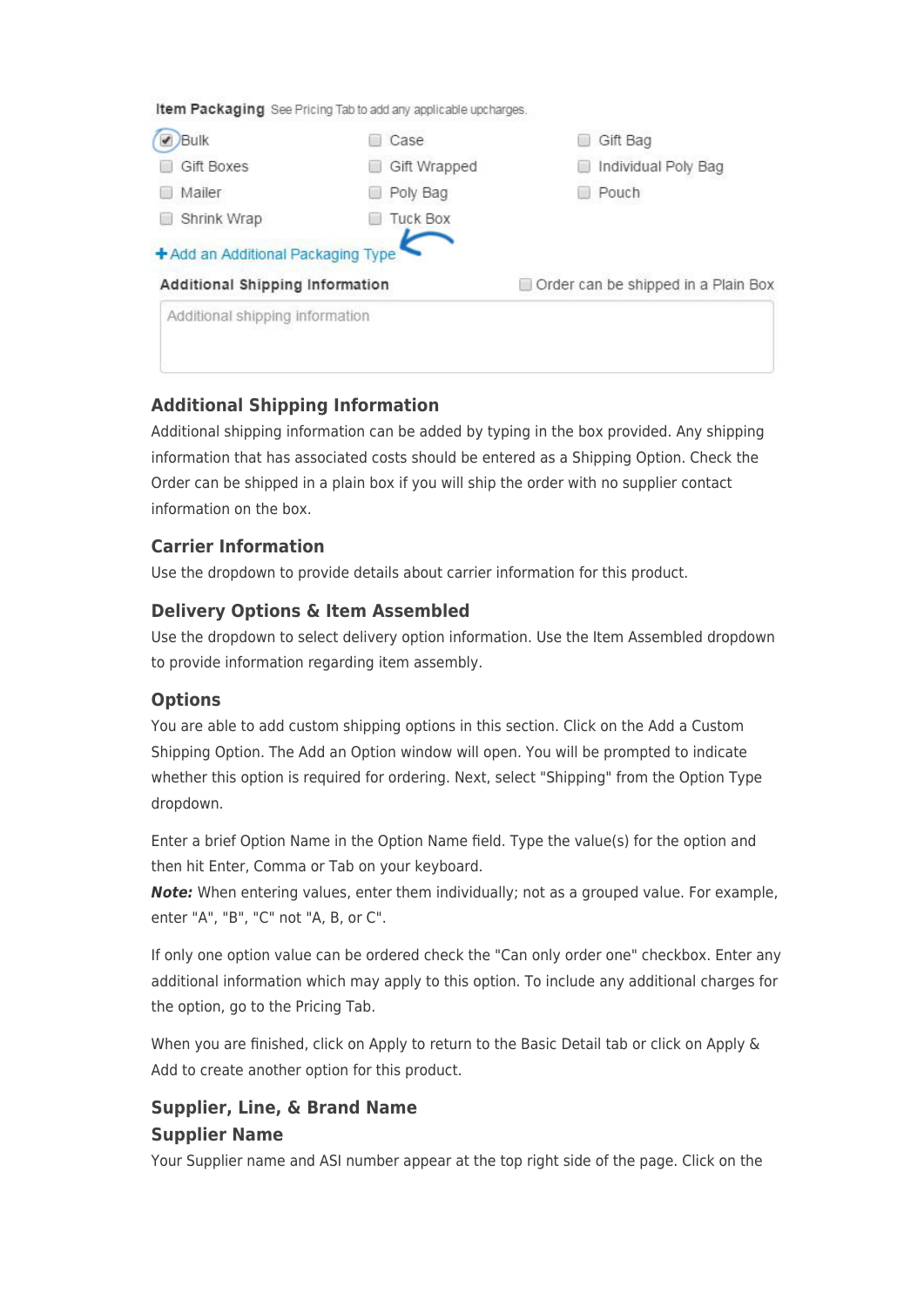ASI number to display your Supplier Information. If you wish to change any of the information, click on the Contact Us link in the Line Name(s) section.

## **Line Name(s)**

Line names will populate based on the supplier information provided to ASI. Check any line name(s) that applies to this product. If you have a line name that does not appear on the list or need to update line name information, click on the Contact Us link.

## **Brand Name(s)**

Enter the brand name of the product in the Brand Name(s) box. Brand Names are those names that have been trademarked™, Copyrighted© or Registered®.

Use the dropdown below the box to select the search filter options:

- Starts With: Will show all matching results which start with the letters you have entered.
- Contains: Will show all matching results that contain the letter sequence you entered anywhere within matching results.

## **Catalog/Product Source Information**

Choose from the dropdown box the catalog or other source where this product appears so that it can be referenced. To add upload a catalog to the list, click [Manage Catalogs.](https://kb.asicentral.com/kb/articles/1695)

# **Product Level SKU and Inventory Information**

#### **Inventory Status**

Use the Inventory Status dropdown to indicate the current status of this item, such as "In Stock" or "Back Order/Temporarily Out of Stock".

## **Inventory Quantity**

Enter a numeric value to represent the quantity currently in stock for this product. If the Inventory Status is set to "Back Order/Temporarily Out of Stock" or "Out of Stock" there cannot be a quantity entered in the Inventory Quantity section.

## **Safety & Compliance**

## **Certifications and Compliance**

In the Safety and Compliance area, check any certification and/or compliance that apply to the product. If your certification or compliance is not on the list, you can add it by clicking on the Add a Custom Compliance Choice.

## **Link to Product Data Sheet**

If you have certification documentation, you can enter the URL for it in the available text box.

## **Safety**

Check the box next to any choking hazard that applies to your product.

## **Battery Information**

If your product uses batteries, you can use the checkboxes to indicate if batteries are